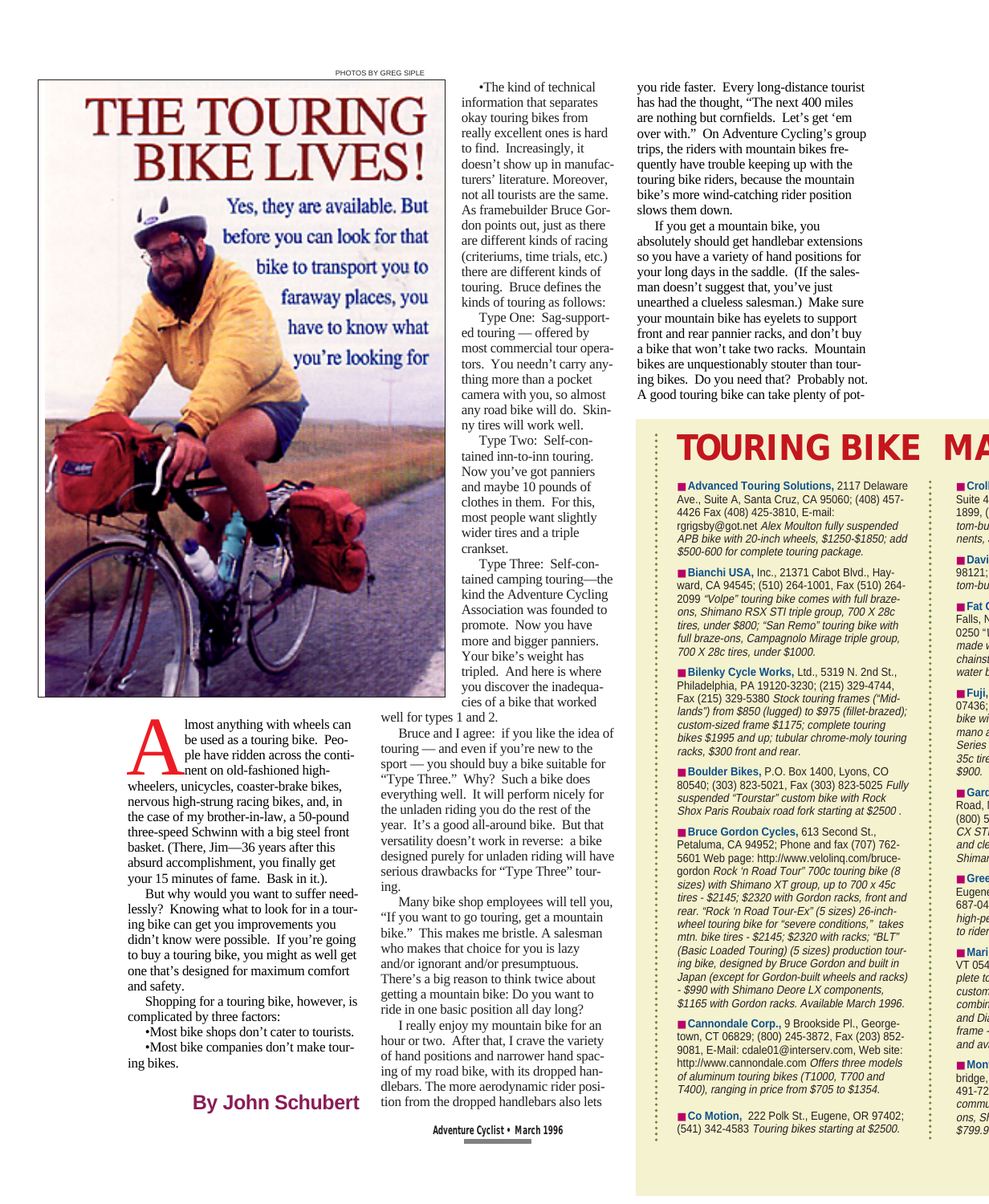holes while supporting you and your luggage. So what

separates one touring bike from another? •Some have plenty of room for wide tires. You want that.

•Some have nice stiff frames and forks that won't sway or shimmy when they're heavily loaded. You want that too.

•Some have more room between the pedals and the rear panniers (a function of



chainstay length) than others. This is of vital interest to you if you have big feet, and some interest even if you have small feet.

Tires: You might find a bike already equipped with wide tires. For example, the Fuji Touring Series I, which we'll be

reviewing in a future article, comes shod with Avocet inverted-tread 700x35C tires. which measure 32 mm  $(1 \t1/4 \text{ inches})$ across. (These are far bigger than nominal 1 1/4-inch tires, and that particular bike has enough extra room that it could probably fit the next-larger size, 700x38C.)

If you're looking at a floor model with tires narrower than 35C, ask to see the 35C tires fit onto the bike before you buy the bike. True, you don't need those wider tires for routine around-town riding. But when you're self-supported on the road, and you come across a rough gravel section, you'll just smile. (By the way, I heartily recommended the inverted tread design; it runs smoothly and corners terrifically on the road, and yet affords traction on unpaved roads and smooth trails.)

Shimmy: Regarding the nice stiff frames and forks, framebuilder Gordon

# **E MANUFACTURERS**

aware ) 457-

nded 0; add

lay-) 264 raze-28c with roup,

St., 744, "Midazed);  $\overline{g}$ ouring

CO 5 Fully ck 2500 .

762 ruceke (8 45c nt and nchtakes BLT" n touruilt in racks) s, 1996.

orge- ) 852 site: odels d

7402; 2500.

■ Croll Cycles, Inc., 718 Washington Ave. N., Suite 404, Minneapolis, MN 55401; (612) 339- 1899, (800) 944-2453, Fax (612) 339-6722 Custom-built touring bike with Campagnolo components, \$1350.

■ **Davidson**, 2116 Western Ave., Seattle, WA 98121; (800) 292-5374; Fax (206) 441-1815 Custom-built frames and bikes.

■ **Fat City Cycles, P.O. Box 1439, South Glens** Falls, NY 12803; (518) 747-8620, Fax (518) 747- 0250 "Wicked Lite," mountain bike frame and fork made with long-distance touring in mind, 17 1/8" chainstays, eyelets front and rear, two sets of water bottle mounts. \$950 for frame and fork.

■ **Fuji,** 118 Bauer Dr., P.O. Box 60, Oakland, NJ 07436; (800) 631-8474 Touring Series I touring bike with full braze-ons, 700 X 35c tires and Shimano and Sugino components, \$660; Touring Series II touring bike with full braze-ons, 700 X 35c tires and Shimano RSX STI triple group, \$900.

■ Gardin Bicycle Corporation, 3610 Mavis Road, Mississauga, Ontario L5C 1W2 CANADA (800) 527-4612, Fax (905) 279-1628 "Tour 400 CX STI" touring bike with 700x30c touring tires and clearance for fenders, full touring braze-ons, Shimano touring/hybrid 400CX group.

■ **Green Gear Cycling,** 4065 W. 11th Ave., #14, Eugene, OR 97405; (503) 687-0487, Fax (503) 687-0403, E-mail: friday@11x.com "Bike Friday" high-performance travel bike for touring, custom fit to rider, \$895-\$1500.

■ Marinoni USA Inc., P.O. Box 187, Bakersfield, VT 05441; (802) 827-3647 Phone and fax Complete touring bikes with "Turismo" frame (stock or custom sizes) and Campagnolo triple group. Also, combination touring group with Shimano drivetrain and Dia Compe cantilevers. Custom geometry frame - \$725; stock frame - \$625. Call for price and availability of complete bikes.

■ Montague Corp., 432 Columbia St., Cambridge, MA 02140; (617) 491-7200, Fax (617) 491-7207 The "Urban," folding bike geared toward commuting and long-distance touring, full brazeons, Shimano derailleurs, Sugino triple, Gripshift, \$799.95.

■ Mountain Goat Cycles, Inc., P.O. Box 3923, Chico, CA 95927; (916) 342-4628, Fax (916) 342- 4647 "Route 66" mountain bike made with longdistance touring in mind, Lowrider

rack mounts and fender eyes, rack mounts on rear, cantilever bosses, etc. \$929 frame only; Complete bike: \$1899 with Shimano LX; \$2100 with Shimano XT.

■ **Nevil Cycles**, Rt. 1 Box 213-A, Vilas, NC 28692; (704) 963-4174 Custom touring frames ranging from \$599 to \$1119.

■ **Original Otis Guy Cycles**, 115 Ridge Road, Fairfax, CA 94930; (415) 456-4132, Fax (415) 453- 9650 Custom-built touring bikes with Softride suspension system, \$2500 and up.

■ **Porter Custom Bicycles**, 2909 Arno St., NE, Albuquerque, NM 87107; (505) 345-8441 Phone and fax Custom

steel silver-brazed touring frames using Columbus tubing, \$1000-\$1600.

■ Rivendell, 1547 Palos Verdes #402, Walnut Creek, CA 94596; (510) 933-7304, Fax (510) 933- 7305 "All-Rounder" silver-brazed touring frameset with eyelets for racks, fenders and 3 water bottles, \$975. Complete bikes with 26" wheels (accepts up to 1.9" tires with fenders), Campy, Suntour, Ritchey and other components, \$1600-\$2300.

■ **Romic Cycle Co., Inc., 4434 Steffani Lane,** Houston, TX 77041; (713) 466-7806 Five touring bikes ranging in price from \$1599 to \$2179, without pedals. Uses both Campagnolo and Shimano components. Custom-designed frame available for additional \$240.

■ **Softride Bicycles, P.O. Box 9709, Bellingham,** WA 98227; (800) 557-6387, Fax (360) 647-1884, America Online - SOFTRIDE4U, Internet http://www.cyclelink.com/softride "Traveler" with Shimano RSX-triple and RSX-STI brake levers/shifters, Softride carbon beam rear suspension, \$1360.

■ Steelman Cycles, 3600 Haven #5, Redwood City, CA 94063; (415) 364-3939, Fax (415) 364- 4029 Custom touring frames starting at \$1399; bike build kits- add \$869 to

\$1700, Shimano or Campagnolo; offers Bruce Gordon racks.

### ■ **Ted Wojcik Custom**

**Bicycles,** 4 Poplar St., Amesbury, MA 01913; (508) 388-4150, Fax (508) 388-7919 "Grand Touring Frameset" with full brazeons and clearance for 700 x 38c tires, \$1595.

#### ■ **Terry Precision**

**Cycling for Women,** 1704 Wayneport Road, Macedon, NY 14502; (800) 289- 8379 "Classic" bike features Campagnolo Ergopower shifters and TA Alize triple crank, \$1670.

■ **Ti Cycles, 824 Post Ave., Seattle, WA 98104;** (206) 624-9697, Fax (206) 624-9695 Custom built, any color, any geometry, full braze-ons, steel touring frame \$890; titanium touring frame \$2145; complete bike - titanium \$3500; steel \$2200 (pedals not included).

■ **Trek Bicycle Corporation,** 801 W. Madison, Waterloo, WI 53594; (414) 478-2191, Fax (414) 478-2607 Offers Trek 520 with 700 x 28c tires, STI shifters, rear rack and full braze-ons, \$1100.

■ Waterford Precision Cycles, 816 W. Bakke Ave., Waterford, WI 53185; (414) 534-4190, Fax (414) 534-4194 "Model 1900 Adventure Cycle" frame & fork \$1100, full braze-ons including front and rear rack mounts and fender mounts, stainless steel rear vertical dropouts, and clearance for 700 X 40c tires plus fenders. Complete bikes: \$1900-\$2900. Designed with input from Adventure Cycling members.

■ Yamaguchi Hand-Made Bicycles, P.O. Box 10382, Colorado Springs, CO 80932; (719) 578- 5524 Stock Touring frame (5 sizes) \$1200, Full Order Custom Geometry \$1600.